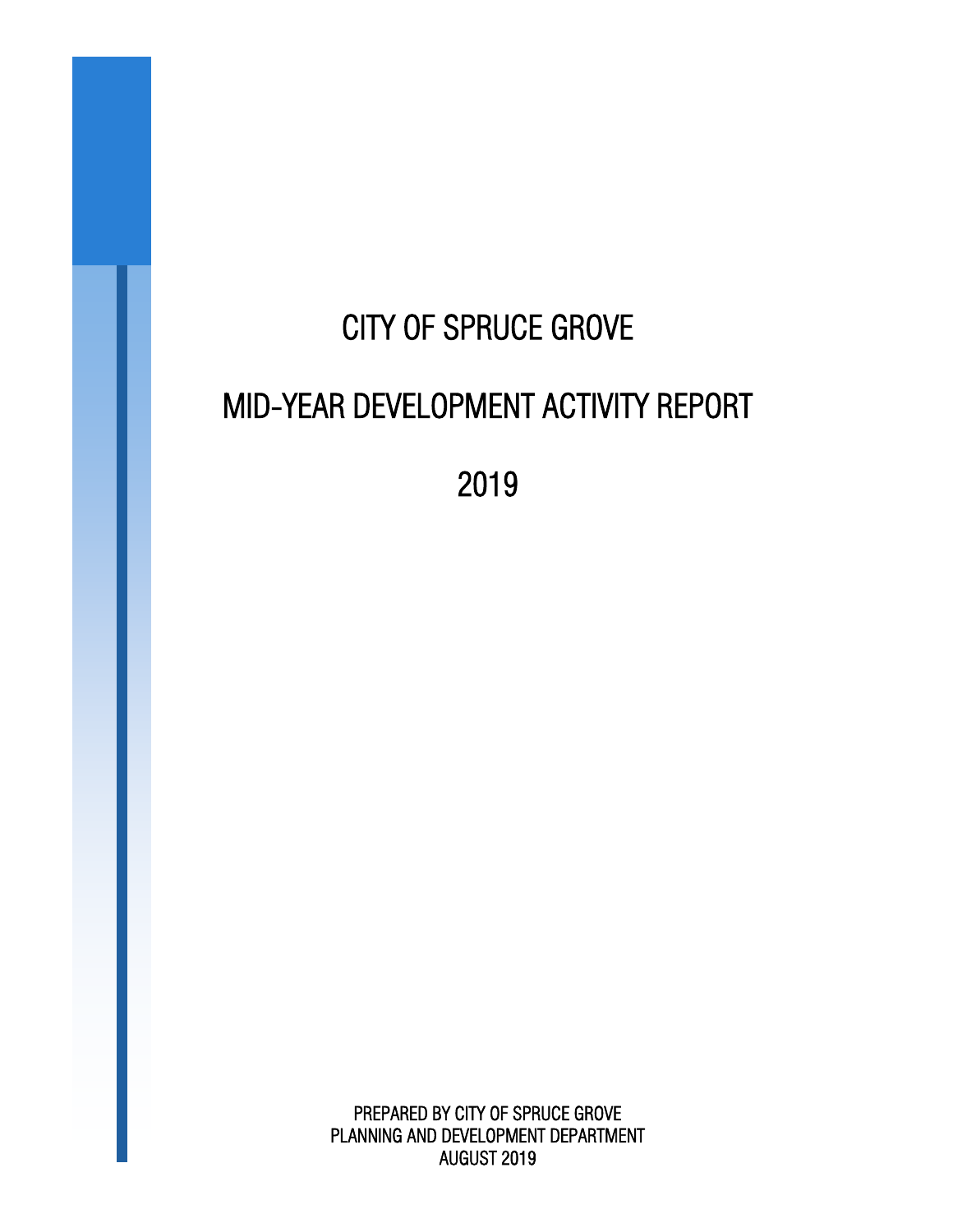# City of Spruce Grove Mid-Year Development Activity Report – 2019

#### *Introduction*

The Planning and Development Department prepares a mid-year development activity report, as well as a more in-depth annual report providing additional data and analysis. These reports are compiled in order to provide an outlook to Council that might indicate future trends in population growth, increases in property tax payers, and the cost for providing both hard and soft infrastructure to the community at large.

The mid-year reports are posted on the City's website accompanied with a press release. Timing of the reports will typically be in late summer for the first six months of activity each year and in March for the year-end report. The year-end report is also presented to Council or Committee of the Whole at a public meeting.

**Readers should note that all of the data shown in this report, whether for this year or previous years, refers solely to activity taking place between January 1 and June 30.** For a more complete picture, readers should refer to the annual report.

#### *Building Permits*

Building permits are issued by the City in accordance with regulations set out in the Alberta Building Code. Approvals are based on building plans and technical reports in accordance with safety codes. For building construction, both a building and a development permit are typically required; however, for structural alterations to buildings, only a building permit may be needed. Building permits are used as a growth indicator by many municipalities and the development industry,



being the last permitting process before construction, and therefore the most indicative of pending construction activity. As such, more attention is typically placed on analysis of building permits than development permits.

The permitting trend in the first six months of 2019 began with a lower level of activity at the beginning of the year, with gradual increases in permitting activity leading into the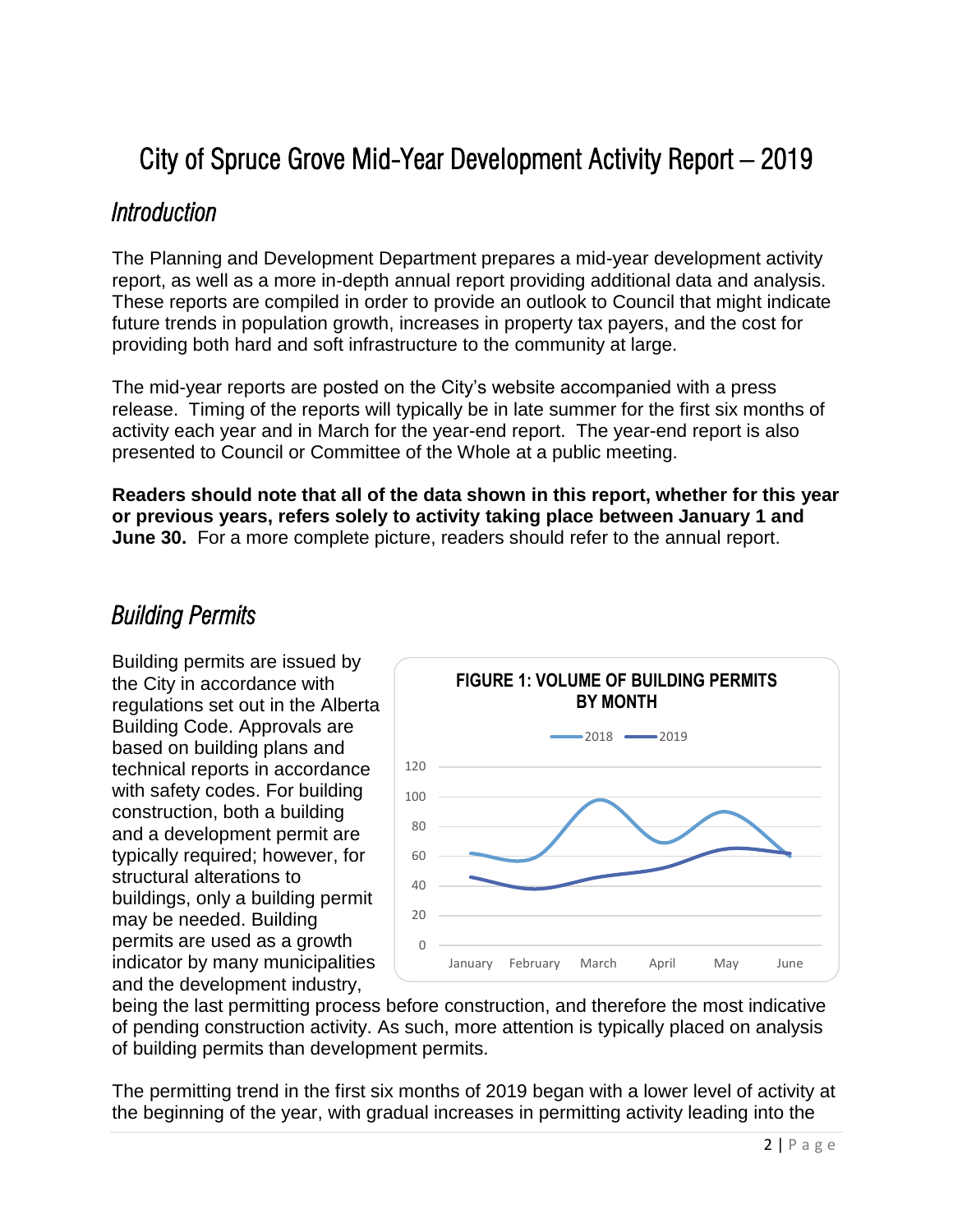summer construction season as shown in **Figure 1**, and is consistent with the activity pattern generally observed in the Edmonton Metropolitan Region.



As shown in **Figure 2**, building permits issued in 2019 reflect a 29.5% decrease in activity from the same time previous year. This is attributed to high inventory levels in the market and reflects a decrease in demand resulting from new regulations such as the "Stress Test" related to mortgage financing.

Delving deeper into the numbers, the City looks at the distribution of building permits issued as categorized by residential,

commercial, industrial or institutional use. Residential construction continues to dominate permit activity in Spruce Grove, and residential permit activity is broken down into new construction and improvements. For the purpose of this report, improvements also include new detached garages.

As seen in **Figure 3** (next page), about 28.2% of building permits issued in the first half of 2019 were for new dwellings, and another 57.6% of permits were for residential improvements, for a total of 85.7% of all permits being for residential construction.

The overall residential percentage of 85.7% in 2019, when compared to 92% in 2018 is within the normal range in a given year. However, the ratio of new residential permits to residential improvements has been relatively lower (less than 50%) compared to trends in the previous years and represents a shift in market conditions.

Commercial permits volume increased by 45.5% with 32 permits, compared to 22 in the year previous, attributed to new developments in the Westwind Centre area. Industrial permits have decreased by 27% down to 8 permits compared to 11 permits in the year previous. Institutional activity was higher, with 4 permits in 2019 compared to 3 in 2018, which include additions and improvements to the Woodhaven School. Commercial activity, both new buildings and tenant improvements, are anticipated to see a strong finish in 2019 and continues the trend from 2018.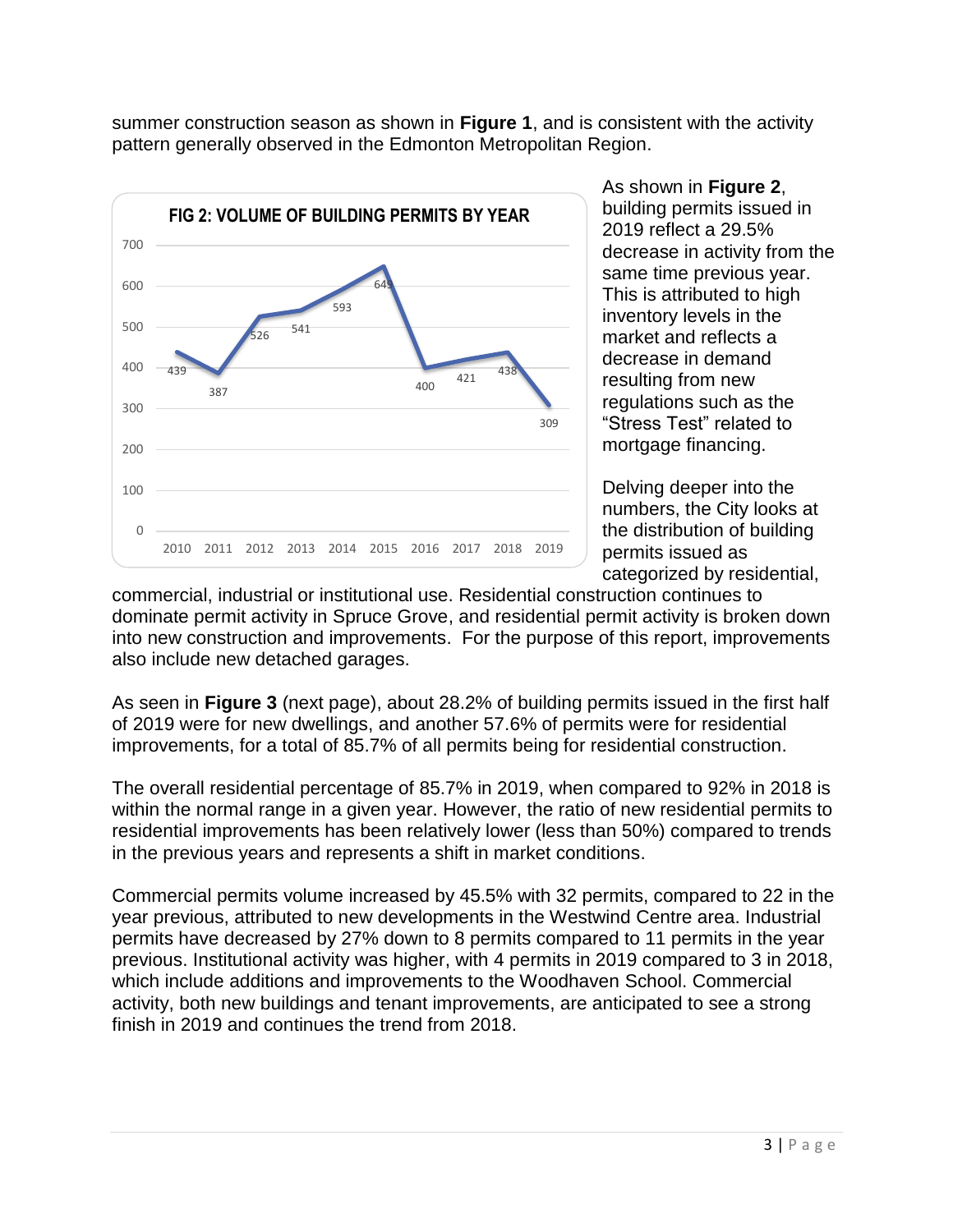

Overall building permit valuation has decreased by 36.5% from 2018, closer to the low levels seen in 2016 (**Figure 4**). The decrease in valuation is attributed to slump in construction activity for new single and semi-detached residential developments and a drop in new large scale commercial developments. Industrial permits valuation was significantly higher than 2018, with institutional permits staying on par with 2018 levels.

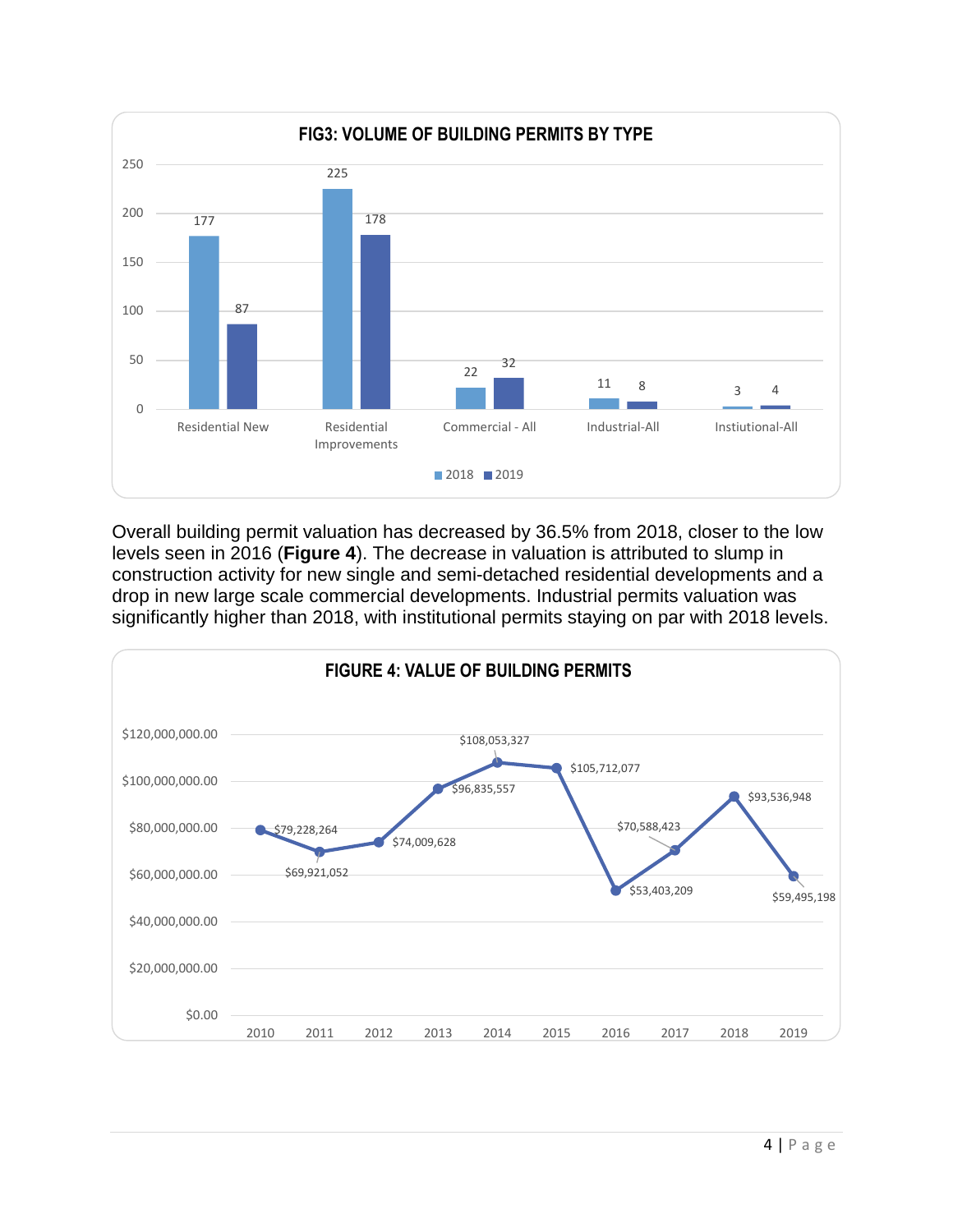**Figure 5** depicts the value of building permits assessed by building type.

The City is anticipating overall valuations for 2019 to be lower than the year-end of 2018.

### *Development Permits*

Development permits are issued by the City's development officers in order to approve the location and use of a structure on a property in accordance with the Land Use Bylaw. Development permits are valid for one year after the date of approval and are therefore often a good indicator of what levels of construction *may* occur in the next several months.





In the first six months of the 2019, development permits have decreased in volume by approximately 17.2% compared to the same period in 2018, and are almost on par with permitting lows experienced in 2016 **(Figure 6).**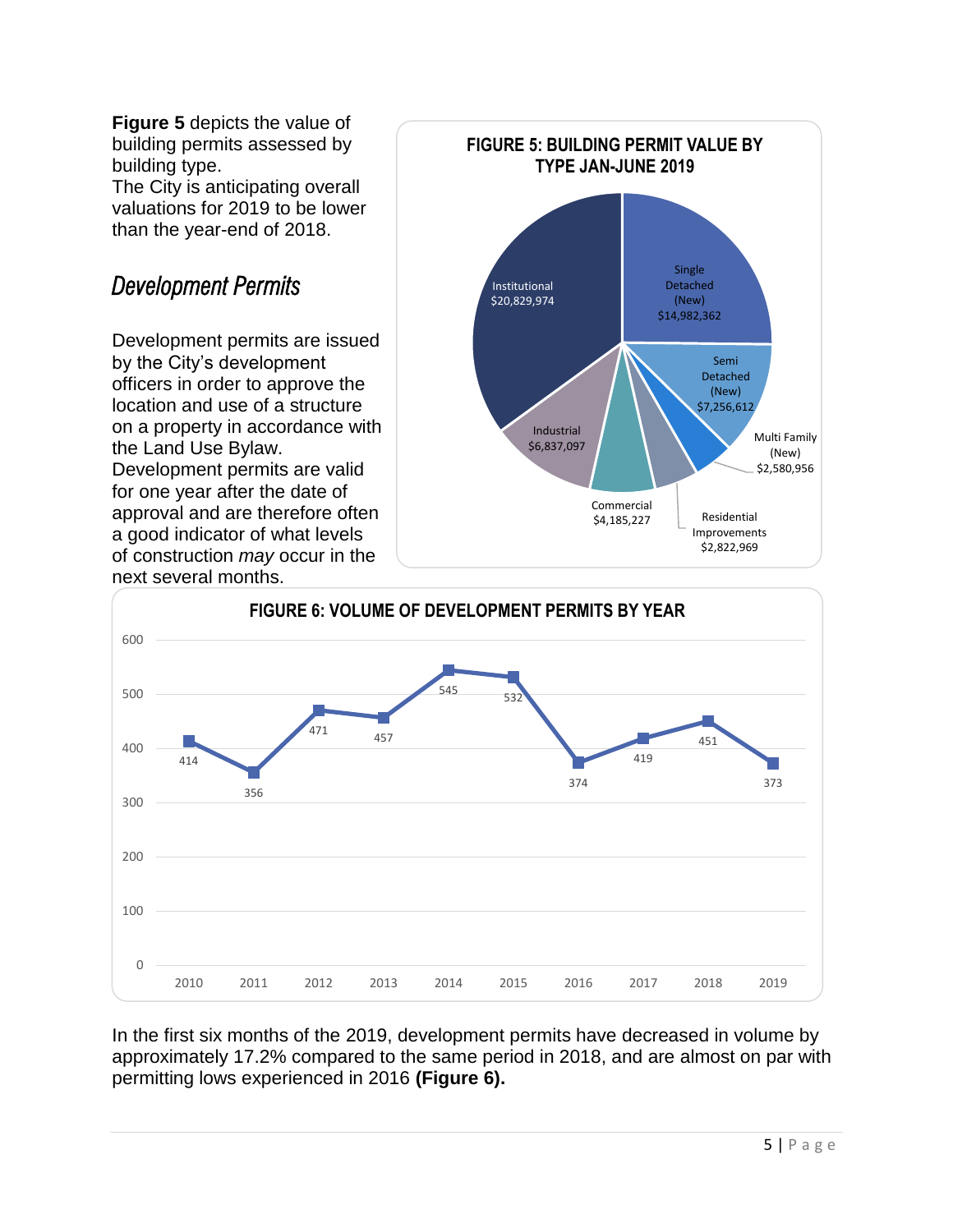

**Figure 7** depicts the monthly permitting levels for the first half of 2018 and 2019. The permitting trend in the first six months of 2019 shows cyclical increases and dips in activity levels that are atypical, with the highest permitting activity taking place in the month of May before falling back down in the month of June 2019.

Similar to the building permit forecast, the overall development permit forecast for 2019 is expected to be lower than the full-year figures for 2018 and is more consistent with the 2016 levels.

**Figure 8** depicts the number of development permits by development type. As expected in Spruce Grove, residential permits represent the majority of applications. Residential development is broken down by new development and improvements, but for all other categories new construction and improvements are combined due to smaller overall numbers. Residential improvements include applications for new garages built as accessory use.



The number of commercial permits includes changes in occupancy (i.e. a new shop moving into an existing building) as well as the development of new commercial buildings.

Analysis indicates that in 2019 there were significantly higher number of permits obtained for commercial developments compared to 2018, and relatively lower number of permits obtained for new residential developments. A downward trend is expected for the remainder of the year.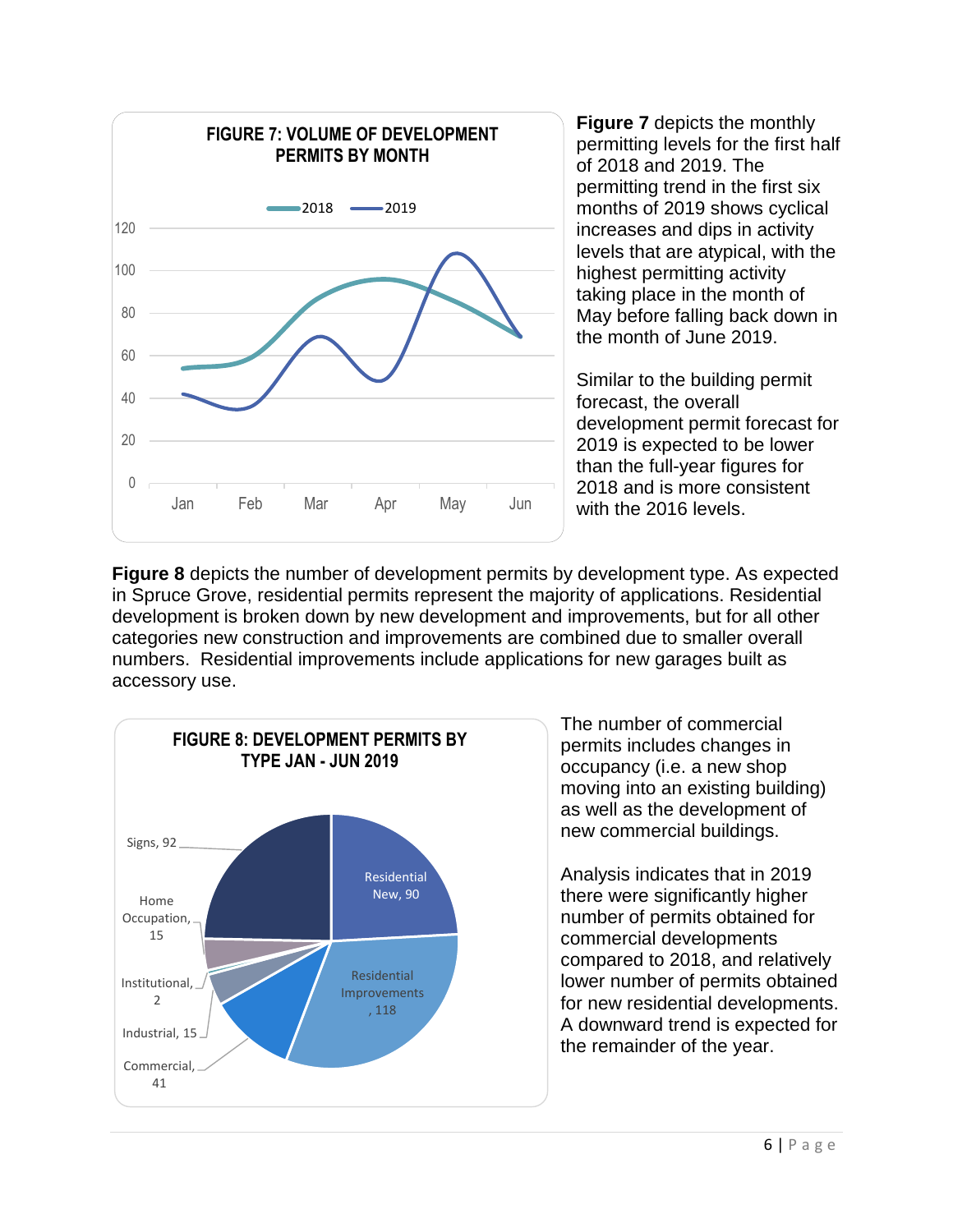#### *Safety Code Permits*

The City began tracking other activity types such as safety codes trades permits (plumbing, gas and electrical permits) as shown in **Figure 9**, since 2011. These permits are required to make upgrades to or change certain fixtures, such as furnaces, on private property.

Safety codes permits are not as predictable as building permits and can fluctuate from year to year depending on not only project types but also climate variations. Warmer weather, as an example, can lead to fewer temporary gas permits in the winter. Permitting levels have decreased approximately 26% for all trades permits in the first half of 2019, which is similar in trend to building and development permits.



## *Compliance Reviews*

Lastly, Administration monitors compliance request activity **(Figure 10)**, which is a service offered by the City to review the use and improvements on a property for compliance with the Land Use Bylaw. The service typically reviews the use of the structure and whether development permits have been issued for all uses and structures. The City also reviews the improvements on the property, such as the locations of buildings, driveways, etc., to ensure minimum setbacks or other requirements are met.

Compliance requests were down almost 40% in 2019, to the lowest level in the past decade. The reduction reflects the effect of the slowdown in building activity from the